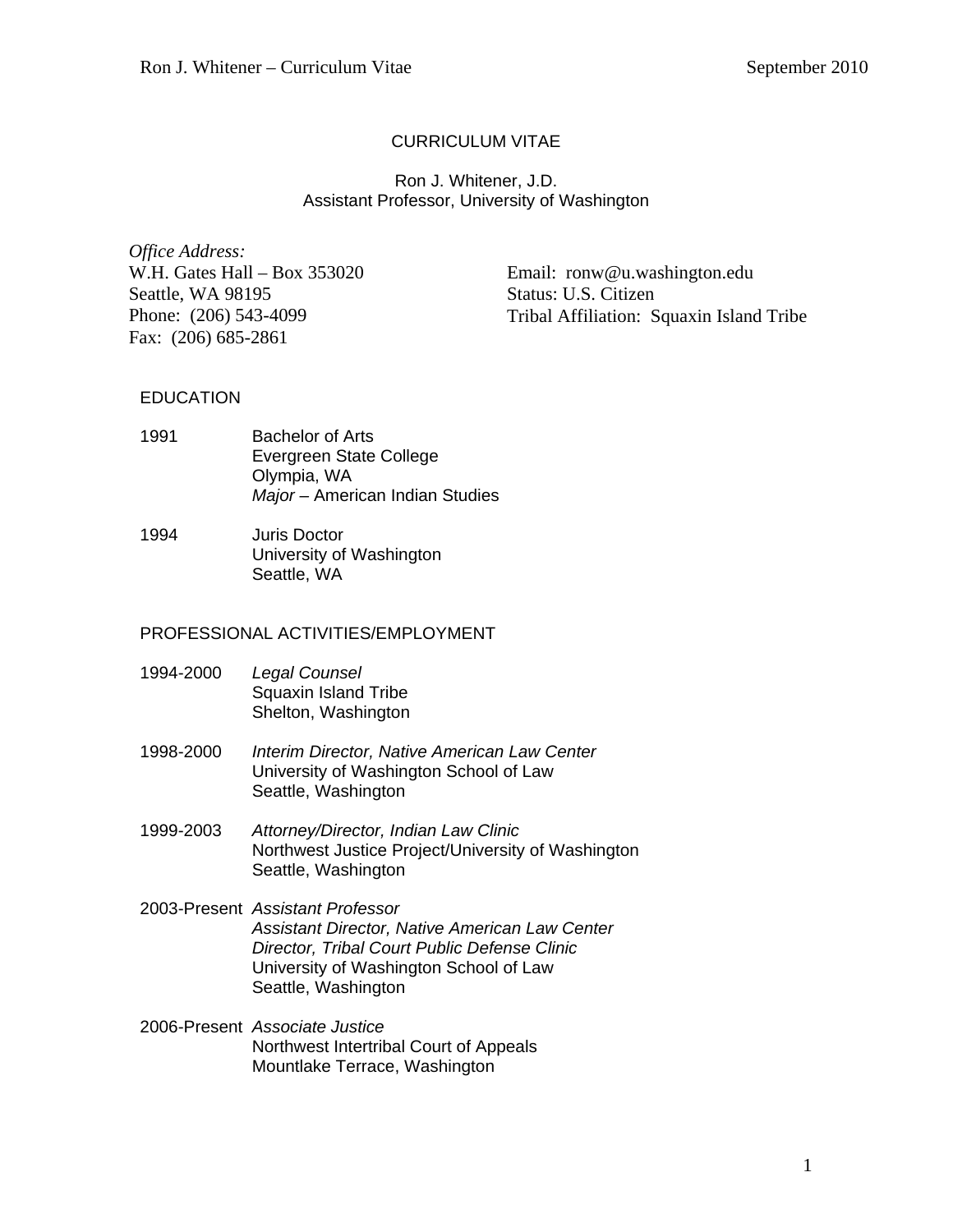- 2007-Present *Of Counsel* Foster Pepper PLLC Seattle, Washington
- 2007-Present *Chief Judge*  Confederated Tribes of the Chehalis Reservation Oakville, Washington

## MAJOR RESEARCH INTERESTS

Jurisdictional and ethical issues of public defense in courts of American Indian and Alaska Native tribal courts.

Legal, ethical and societal implications of research among American Indian and Alaska Native communities

The effect of fetal alcohol syndrome/effect, post traumatic stress disorder, traumatic brain injury and mental illness on American Indians/Alaska Natives compliance with probationary requirements in tribal, state and federal criminal systems.

Jurisdictional authority of federally recognized tribes and villages to regulate and control data collected by outside researchers and institutions.

#### **SCHOLARSHIP**

#### Published Works

Ron J. Whitener, *The Personal Impact of the Boldt Case: A Tribute to Professor William H. Rodgers, Jr.*, 82 Wash. L. Rev. 497 (2007)

Shore J., Bloom J, Manson, S, **Whitener RJ**. Telepsychiatry with rural American Indians: Issues in civil commitments, *Behav. Sci. Law*, 26:1-14 (2008)

Ron J. Whitener, *Research in Native American Communities in the Genetics Age: Can the Federal Data Sharing Statute of General Applicability and Tribal Control of Research be Reconciled*, University of Florida Journal of Technology Law and Policy, (Accepted for Fall 2010)

**Whitener RJ**, Hartness C, Kuerschner S. Fetal Alcohol Spectrum Disorder and the Lack of Right to Counsel in Tribal Court Criminal Proceedings, *J. Psychiatry and the Law* (Accepted for Winter 2011).

#### **Forthcoming**

**Whitener, RJ,** Edwards K, Noonan C, Burke W, Spicer P. Attitudes toward research among American Indian/Alaska Native members of a science and engineering organization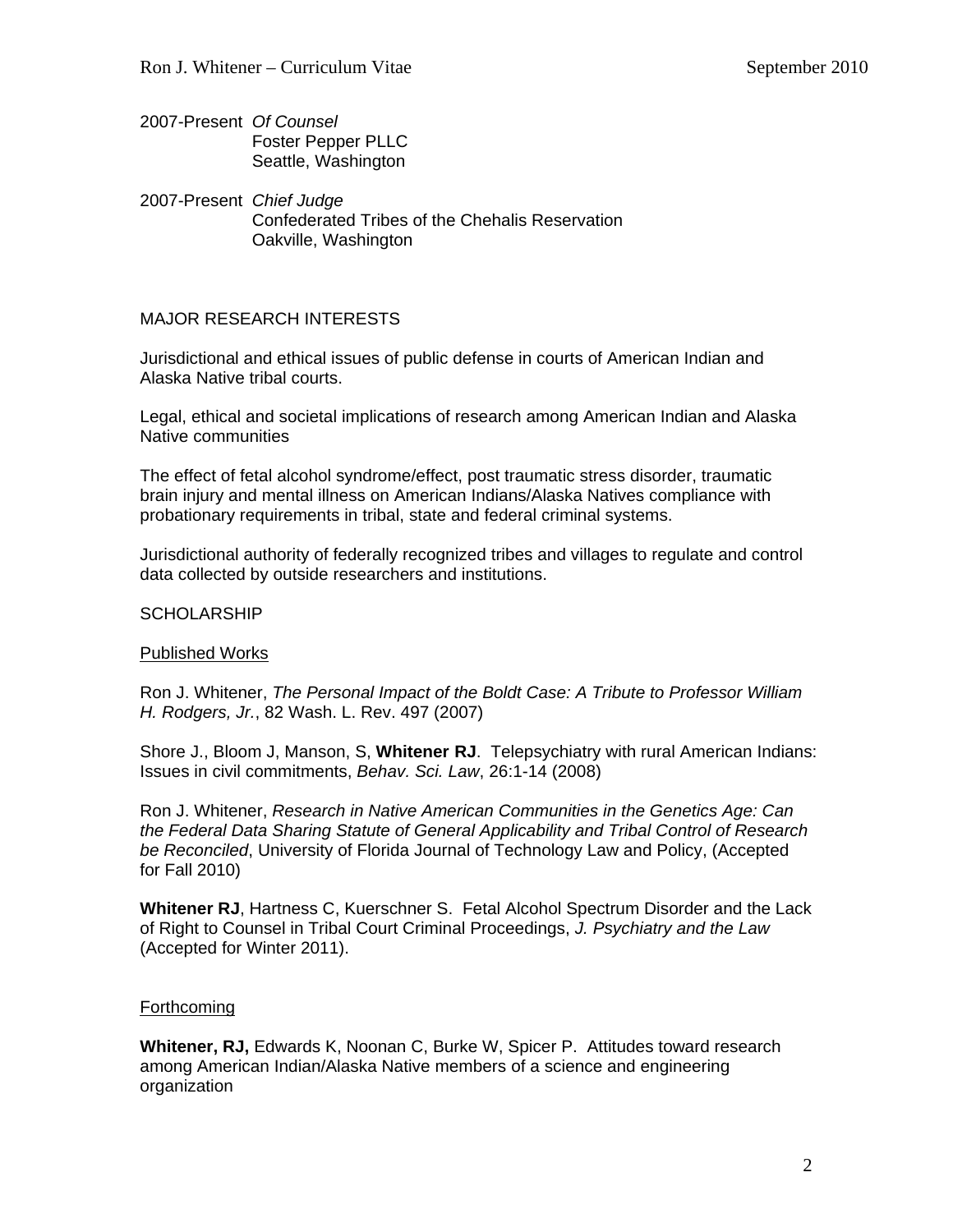Lin CP, Black RA, LaPlante J, Keppel GA, Tuzzio L, Berg AO, **Whitener RJ**, Buchwald DS, Baldwin LM, Fishman PA, Greene SM, Gennari JH, Tarczy-Hornoch P, Stephens KA. Facilitating Health Data Sharing Across Diverse Practices and Communities. 2010 AMIA Summit on Clinical Research Informatics; 2010 March 12-13; San Francisco, CA. Forthcoming 2010.

Boyer B, Dillard D, Woodahl E, **Whitener RJ**, Burke W. Ethical Issues in Pharmacogenetic Research with Indigenous Communities (Submitted to Clinical Pharmacology & Therapeutics).

### Scholarly Presentations

Ethical Legal and Societal Implications of Research in United States Indigenous Communities. *International Network of Health Knowledge and Development Annual Conference*, October 1-3, 2005, Vancouver, British Columbia (Invited presentation)

Genetic Samples and Native Americans: Can Federal Data Sharing Mandates and Tribal Authority be Reconciled? *Emerging Indian Law Scholars Roundtable,* July 2007, Lewis and Clark Law School, Portland, Oregon.

## FUNDED GRANTS AND TRAINING

| 2005        | Co-Investigator, University of Washington School of Law<br>Center for Genomics and Health Care Equality, University of Washington<br>School of Medicine, NHGRI, 5P50HG003374-02                             |
|-------------|-------------------------------------------------------------------------------------------------------------------------------------------------------------------------------------------------------------|
| 2006-2007   | Fellow, University of Colorado, Health Sciences Center<br>Native Elder Research Center, Denver, CO<br>NIA Research Center for Minority Aging Research, 2 P30 AG15292-09                                     |
| 2007 - 2008 | Co-Investigator, University of Washington, School of Medicine<br>Native People for Cancer Control Telehealth Network<br><b>DHHS Health Resources and Services Administration</b>                            |
| 2007-2012   | Co-Investigator, University of Washington, School of Medicine<br>Institute for Translational Health Science<br>National Center for Research Resources, 1UL1RR025014-01                                      |
| 2009-2010   | Principal Investigator, University of Washington, School of Law<br>Washington State Tribal Juvenile Justice Gathering<br>MacArthur Foundation, 92650                                                        |
| 2009-2011   | Principal Investigator, University of Washington, School of Law<br>Engag. Tribal Particip. in Research: thru Priority Setting and Regulation<br>National Human Genome Research Institute, 1RC1HG004788-0110 |

## TEACHING EXPERIENCE

#### University of Washington Law School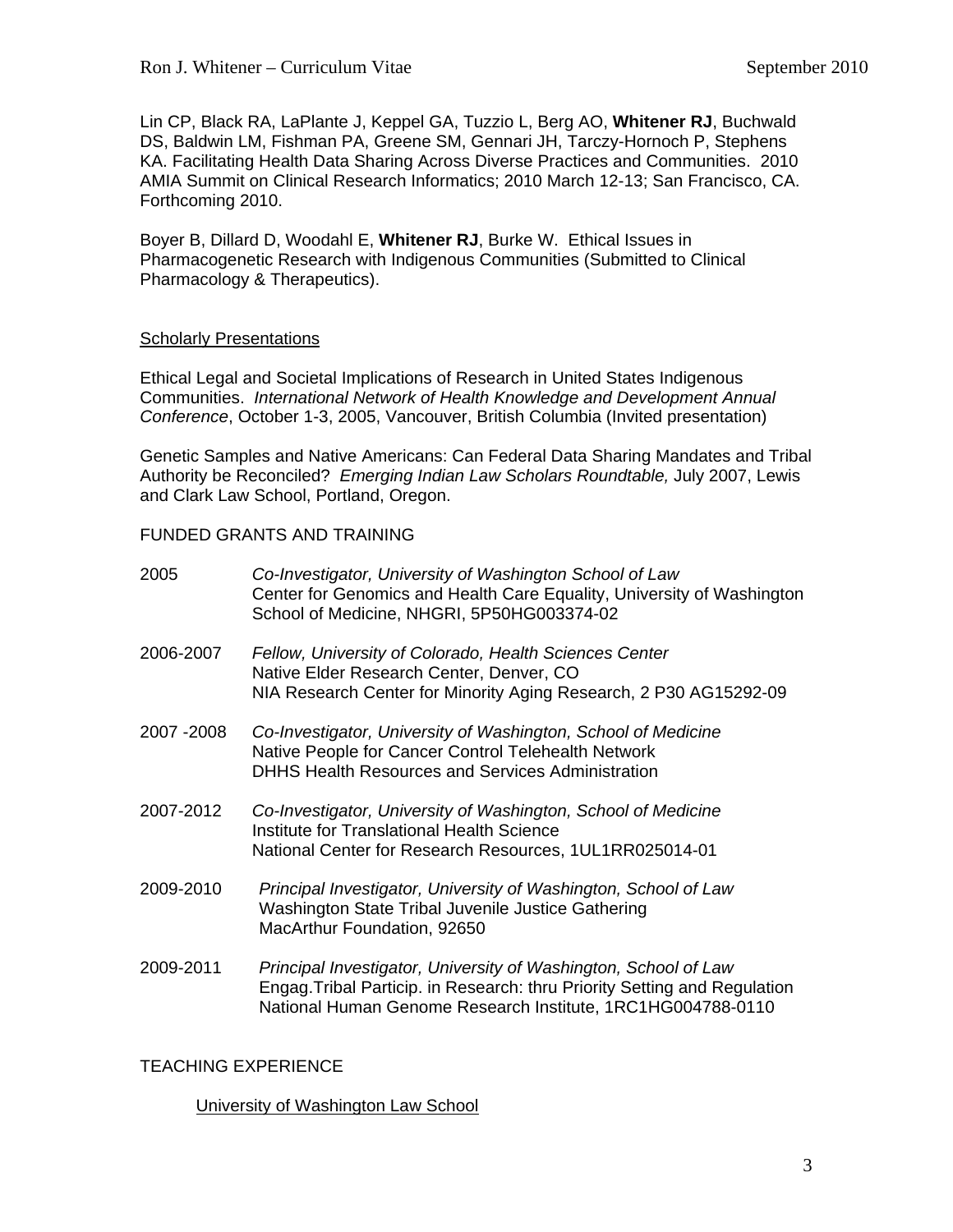- 1999 Indian Law Clinic (Fall/Winter/Spring)
- 2000 Federal Indian Law (Winter)
- 2001 Indian Law Clinic (Fall/Winter/Spring)
- 2002 Indian Law Clinic (Fall/Winter/Spring)
- 2003 Tribal Court Criminal Defense Clinic (Fall/Winter/Spring)
- 2004 Tribal Court Criminal Defense Clinic(Fall/Winter/Spring)
- 2005 Indian Natural Resources Law Seminar (Spring)
- 2006 Tribal Court Criminal Defense Clinic (Fall/Winter/Spring)
- 2006 Federal Indian Law (Summer)
- 2006 Tribal Court Criminal Defense Clinic (Fall/Winter/Spring)
- 2007 Tribal Court Criminal Defense Clinic (Fall/Winter/Spring)
- 2008 Tribal Court Public Defense Clinic (Fall/Winter/Spring)
- 2009 Mental Health Law (Winter)
- 2010 Criminal Law (Spring)
- 2010 Tribal Court Public Defense Clinic (Fall/Winter/Spring)
- 2010 Federal Indian Law (Fall)
- 2011 Mental Health Law (Spring)

### CONSULTANCIES (*via* Native American Law Center)

- 2003 Suquamish Indian Tribe, *Lay Advocate Trial Advocacy Training*
- 2004 Makah Indian Nation, *Lay Advocate Trial Advocacy Training*
- 2005 Squaxin Island Tribe, *Training in Indian Law and Indian Civil Rights Act*
- 2006 Pennsylvania Coalition against Domestic Violence, *Review of Policy Paper*
- 2006 Washington State Coalition of Sexual Assault Programs, *Resource Assessment*
- 2006 The Tulalip Tribes, *Attorney/Lay Advocate Trial Advocacy Training*
- 2006 Makah Indian Nation, *Lay Advocate Trial Advocacy Training*
- 2006 National Congress of American Indians, *Indian Justice Assessment Project*
- 2007 Navajo Indian Nation, *Attorney/Lay Advocate Trial Advocacy Training*
- 2007 Makah Indian Nation, *Criminal Procedure and Evidence for Law Enforcement*

#### APPOINTMENTS AND ELECTIONS

- 1989 Governing Board Northwest Intertribal Court System
- 1994 Executive Board Member, Northwest Indian Bar Association
- 1994 Commissioner, Squaxin Island Constitutional Commission
- 1995 Board Member, WSBA, Indian Law Section (Chair 1996/1997)
- 1995 Board Member, Puget Sound Water Quality Authority, (Gubernatorial Appointment)
- 1997 Council Member, Puget Sound Council (Gubernatorial Appointment)
- 2000 Commissioner of Business Affairs, Squaxin Island Corporate Administration Board
- 2005 Board Member, People for Puget Sound Board of Directors
- 2006 Institutional Review Board Member, Northwest Indian College
- 2008 Board Member, WSBA, Indian Law Section (Chair-Elect)
- 2009 Board Member, WSBA, Indian Law Section (Chair)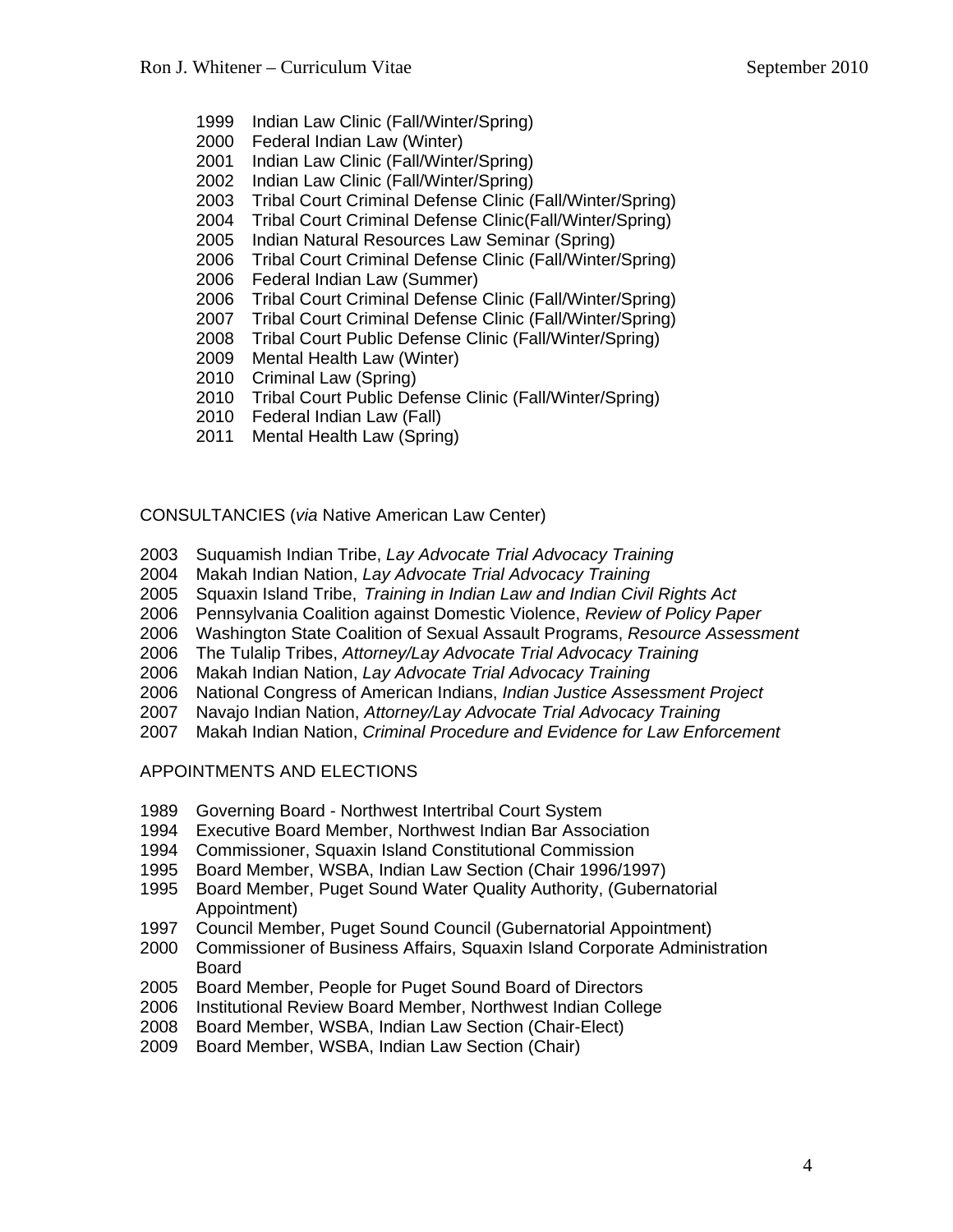### HONORS

- 2003 Order of the Coif University of Washington School of Law
- 2009 Shanara Gilbert Emerging Clinician Award Association of American Law **Schools**

### INVITED PRESENTATIONS

- 1998 "Status of the Treaty Right to Hunt in Washington State" Washington State Bar Association - Indian Law Section Annual CLE, Seattle, Washington
- 2000 "Barriers to the Delivery of Legal Services to Low-Income Native Clients" Statewide Legal Services Conference, Leavenworth, Washington
- 2001 "Status of the Treaty Right to Hunt in Washington State" University of Washington - Western Regional Indian Law Symposium, Seattle, Washington
- 2001 "Indian Criminal and Civil Jurisdiction in the Domestic Violence Arena" Northwest Women's Law Center - Domestic Violence Conference, Puyallup, Washington
- 2002 "Tribal Assumption Of Non-Department Of Interior Federal Duties Under Self- Governance Compacting Laws And Regulations", University of Washington Law School Western Regional Indian Law Symposium, Seattle, Washington
- 2002 "Cultural Competency in the Representation of Indian Criminal Defendants"*.*  Washington Defender Association – Annual Conference, Ocean Shores, Washington
- 2002 "Indian Criminal and Civil Jurisdiction over Non-Indians" Washington State Supreme Court - Access to Justice Conference, Yakima, Washington
- 2002 "Cultural Competency in the Representation of Low-Income Indian Clients" Statewide Legal Services Conference, Wenatchee, Washington
- 2002 "Cultural Competency in the Representation of Low-Income Indian Clients" Spokane County Volunteer Lawyers Program - Native American Pro Bono Panel, Spokane, Washington
- 2002 "Cultural Competency in the Representation of Low-Income Indian Clients" King County Volunteer Lawyers Program - Native American Pro Bono Panel Training, Seattle, Washington
- 2003 "The Clash between Non-Indian and Native cultures following the Lewis and Clark Expedition", American Association of Law Libraries – Annual Meeting, Seattle, Washington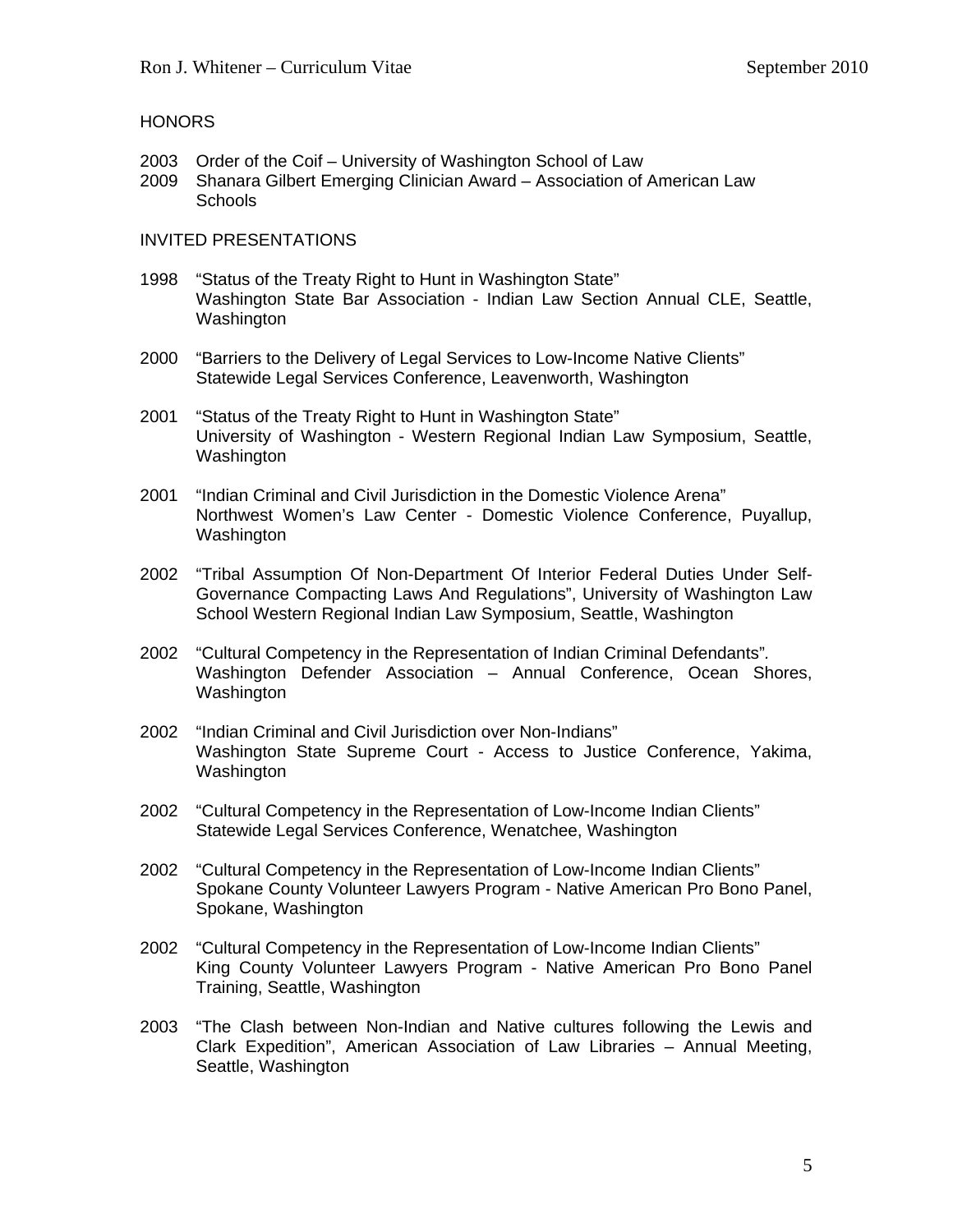- 2003 "Indian Criminal and Civil Jurisdiction in the Context of Enforcement of Tribal Laws on Domestic Violence Perpetrators", Washington Coalition of Sexual Assault Programs, Seattle, Washington
- 2004 "Breach of Trust, Legal and Ethical Issues in Genetic Testing of Indigenous Populations", National Association of Women Judges, Pilot Conference on Genome Justice, Seattle, Washington
- 2004 "Current Issues in Tribal Court Practice" Eastern Washington Indian Law Symposium, Spokane, Washington
- 2004 "Ethical Issues in the Genetics Age" Western Regional Indian Law Symposium. Seattle, Washington
- 2005 "Ethics in Estate Planning for Native Americans", Seattle University Law School, Seattle, Washington
- 2005 "Modern Native American Views of Conservation", University of Washington Conservation Colloquium, Seattle, Washington
- 2005 "Application of State Ethics Rules to Practice in Indian Country", Western Regional Indian Law Symposium, Seattle, Washington
- 2005 "Cultural Issues in the Prosecution and Probation of Indian Defendants in the Federal Justice System", 9<sup>th</sup> Circuit Pretrial Services Staff Annual Conference, Seattle, Washington
- 2005 "Cultural Issues in the Prosecution and Probation of Indian Defendants in the Federal Justice System", Western District of Washington Judges and Staff - Lunch Symposium, Seattle, Washington
- 2006 "Tribal Authority to Regulate Research", Center for Genomics and Healthcare Equality, University of Washington School of Law, Seattle, Washington
- 2006 "Mental Health Issues in the Representation of Native American Clients", Washington Defender Association, Seattle, Washington
- 2007 "Cultural Issues in Criminal Defense of Native American Clients", Administrative Offices of the United States Courts, Office of Defender Services, Albuquerque, New Mexico
- 2007 "The Status of Tribal Public Defense in Washington State", Washington State Bar Leaders Conference, Wenatchee, Washington
- 2008 "What Do We Know About Tribal Courts", American University Washington College of Law, Washington, D.C.
- 2008 "Sovereign Immunity of Tribes", American Bar Association Dispute Resolution Section Annual Conference, Seattle, Washington